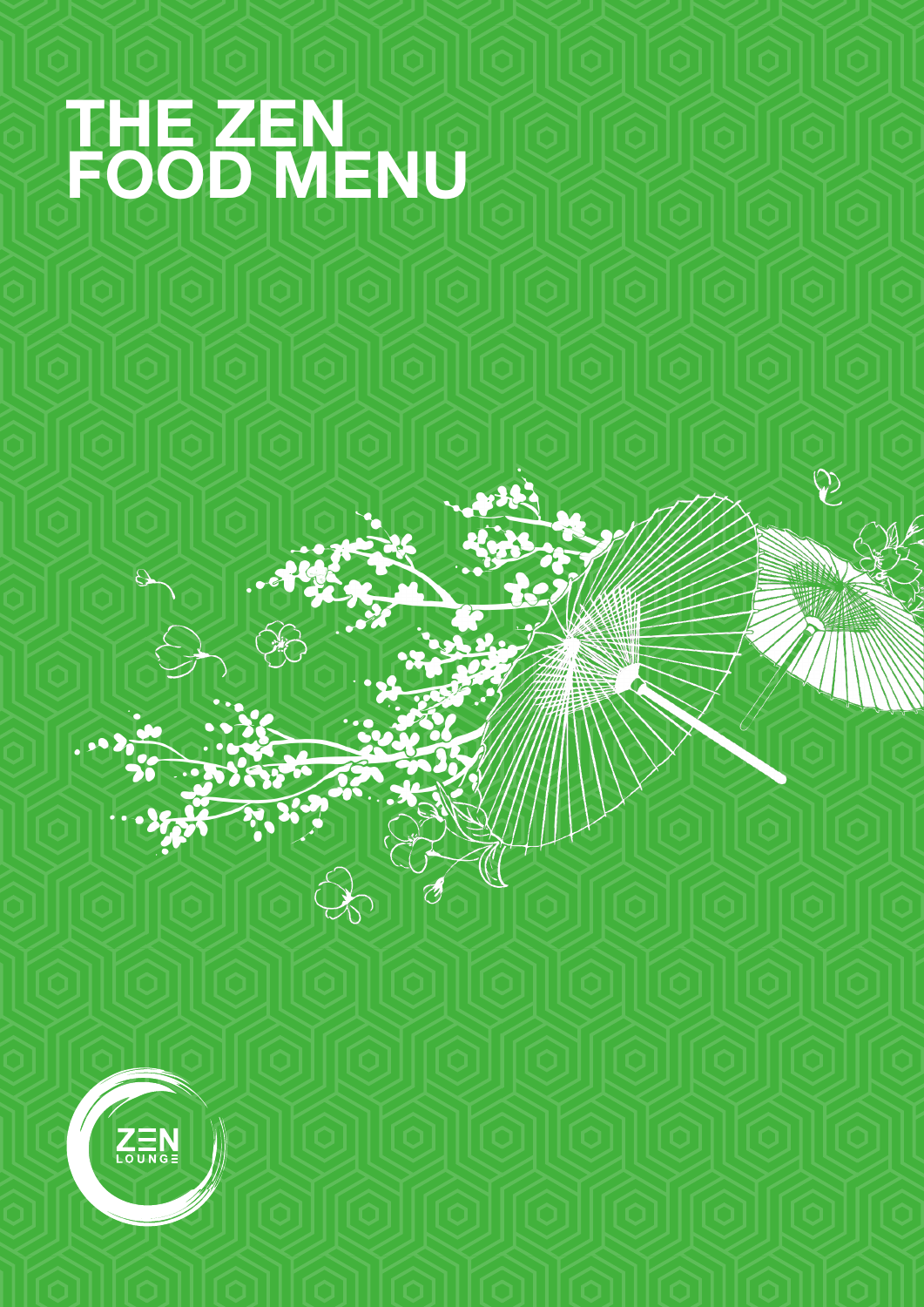### **STARTERS VEGETARIAN**

**ASPARAGUS OHITASHI (VE) £5.50** Grilled Asparagus with Sesame Soy Sauce

**AUBERGINE/NASU DENKAGU (VE) (GF) £6.50**

Miso Japanese Aubergine

**BROCCOLI OHITASHI (V) (GF) £5.50** Grilled Tender Stem Broccoli with Goma (Sesame) Dressing

**CAULIFLOWER, BLACK GOMA TRUFFLE (VE) £5.50** Fried Cauliflower in a bed of sticky Sesame Truffle Sauce

**EDAMAME (VE) (GF) £4.50** Soy Beans tossed with Sea Salt or Spicy Dressing

**GREEN BEAN TEMPURA (VE) £4.50** Crispy battered Green Beans with Tofu Aioli

**MISO SOUP (V) (GF) £3.00** Seasonal Miso with Spring Onion

**PADRON PEPPERS (VE) (GF) £4.50** Robatta Grilled Padron Peppers with Yuzu Salt

**SWEET POTATO KOROKKE (V) £4.50** Deep Fried Sweet Potato Croquettes with Tonkatsu Mayo (3pc)

**VEGETABLE SPRING ROLL (V) £3.50** Layer of crispy pastry filled with oriental vegetables served with a Sweet Chilli Dip (3pc)

## **STARTERS NON-VEGETARIAN**

**CHICKEN TENDERS £6.50** Crispy fried chicken tenders with or without Buffalo Sauce (5pc)

**COCONUT KING PRAWNS £6.50** King Prawns with a crunchy golden coconut topping served with Sweet Chilli Dip (4pc)

**DIM SUM SELECTION £12.00** Chef's selection of steamed dim sum with Chilli & Ginger vinaigrette in Bamboo Basket (6pc)

**DYNAMITE TEMPURA PRAWN £9.00** Lightly battered King Prawns with Spicy Mayo (4pc)

**FRIED WINGS £9.00** Chicken wings with unique Korean Spicy Sauce, Japanese Buffalo Sauce or Tomcats Barbecue Sauce (3pc)

**PEKING DUCK SPRING ROLL £4.50** Layer of crispy pastry filled with Aromatic Duck and Oriental Vegetables with a Hoisin Dip

**SATAY CHICKEN £9.00** Robata grilled chicken skewers in spicy Peanut Satay Sauce (4pc)

**SOFT SHELL CRAB TEMPURA £10.50** Crispy fried Crab with Edamame Hummus

**TORPEDO KING PRAWNS £5.50** King Prawns coated in crunchy golden tempura batter with Sweet Chilli dip (4pc)

**YUK SUNG £6.50** Minced Chicken in lettuce wrap with Crispy Rice Noodles

**CHICKEN CHEESE BALLS £10.00**  $(Snc)$ 

**GRILLED SPICY CHILLI GARLIC KING PRAWN £17.50** (5pc)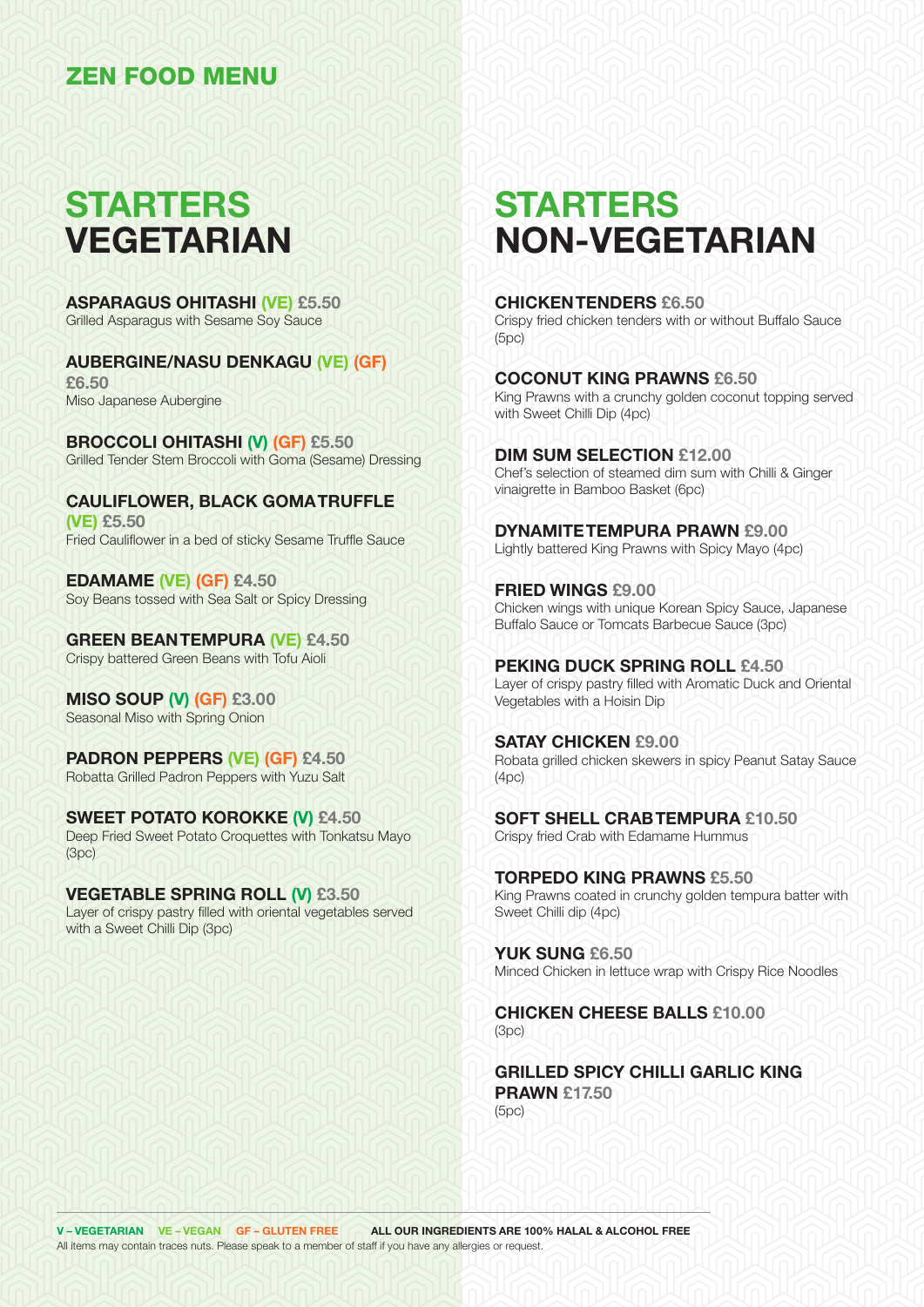## **SASHIMI**

**SASHIMI MORIAWASE £8.50 / £16.00** Chef's selection of Raw Fish, 6 or 12 pieces

**SHAKE TATAKI £8.50** Salmon, Kizami Wasabi & Ponzu

**YUZU SOY TRUFFLE HAMACHI £13.00** Yuzu Hamachi Sashimi with Truffle, Green Chilli & Cherry Tomato

### CHEFS SELECTION

#### **SHARING PLATTER**

**SMALL PLATTER £19.50** 12 pieces

**MEDIUM PLATTER £29.50** 25 pieces

**MAKI PLATTER £22.50** 16 pieces

**MAXI MAKI PLATTER £41.50** 32 pieces

**SMALL SUSHI BOAT £65.00** 40 pieces

**LARGE SUSHI BOAT £90.00** 60 pieces

## **MAKI**

**SPICY TUNA ROLL (GF) £9.00** Tuna, Avocado, Cucumber & Spicy Mayo

**SALMON/SHAKE DRAGON ROLL £9.00** Salmon, Avocado, Sweet Soy & Sesame

**CRISPY SHRIMP/EBI ROLL £9.50** Tempura Shrimp, Avocado & Spicy Sauce

**SHRIMP DRAGON ROLL £9.50** Tempura Shrimp, Tuna, Spicy Mayo & Tonkatsu

**SHAKE DEN MISO ROLL (GF) £9.50** Mixed Fish, Miso Aioli & Miso Salsa

**GYPSY FUTOMAKI £9.50** Seared Fish, Avocado, Cucumber, Chilli & Ginger

**BLACK COD FUTOMAKI (GF) £15.50** Black Cod, Asparagus & Cream Cheese

**SPIDER FUTOMAKI £12.50** Soft Shell Crab, Cucumber & Avocado

**YASAI ROLL (VE) £8.00** Avocado, Cucumber Roll, Teriyaki & Vegan Japanese Mayo

**GARDEN FUTOMAKI (VE) (GF) £8.00** Asparagus & Avocado

**BEETROOT SALAD ROLL (V) (GF) £7.50** Beetroot & Wasabi

**GREEN MAKI (VE) (GF) £7.50** Cucumber, Carrot, Avocado, Chives & Sesame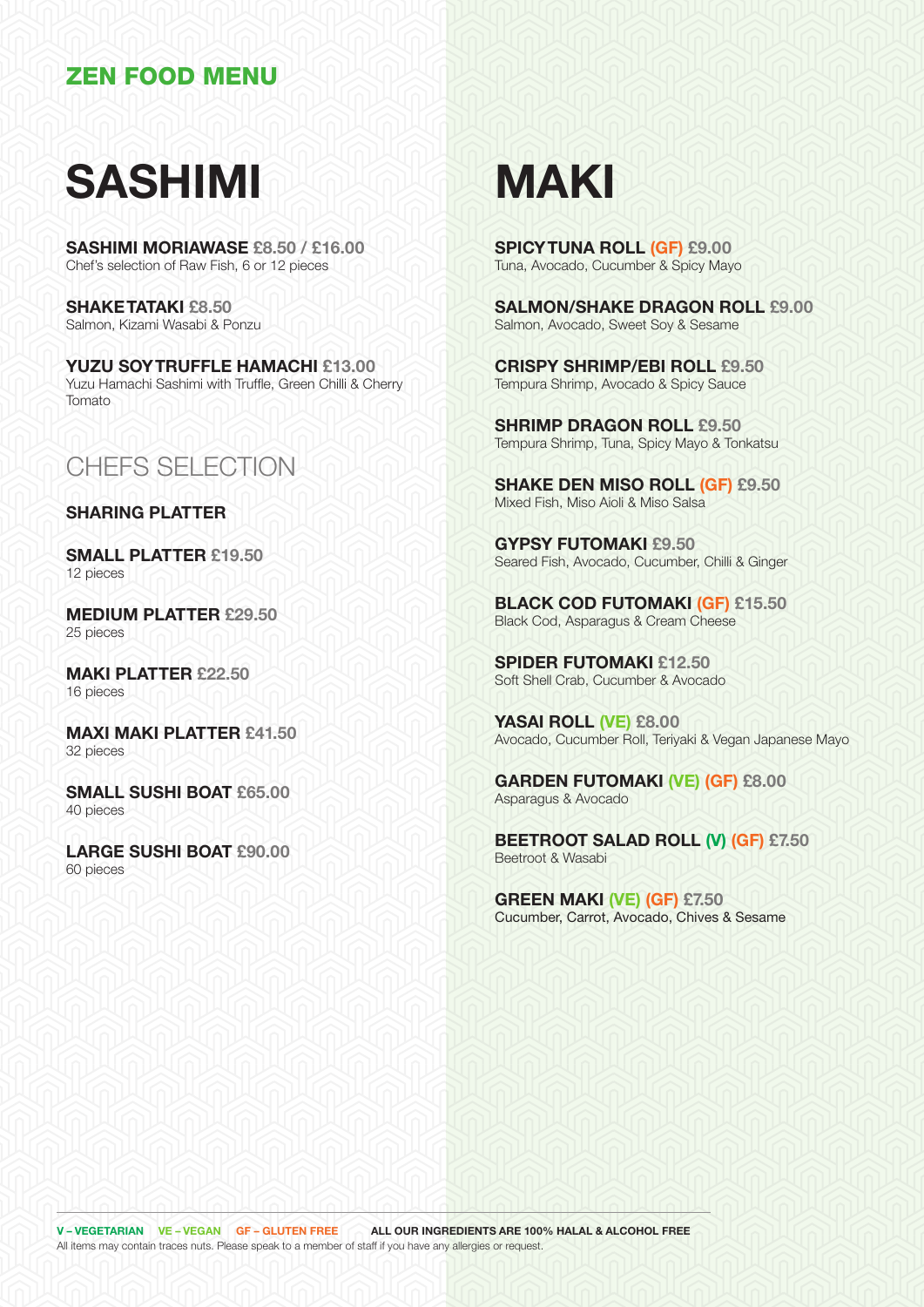## **MAIN MENU**

#### **BEEF FILLET/GYU YAKINIKU £21.50**

Finest Beef Fillet with a mixture of Sweet & Savoury Aromatic Sauces served with Yuzu Sweet Potato Mash

#### **BEEF RIBS/SUPEARIBU NO NIKOMI £18.50**

Braised Short Beef Ribs coated in sticky Japanese BBQ Sauce served with Fries, Plain Rice or Ponzu Sweet Potato **Mach** 

#### **BLACK COD SAIKYO (GF) £28.50**

Sweet White Miso glazed Black Cod served with Chips or Plain Rice

#### **BAO BUN**

Choice of Chicken Karaage **£9.50** or Pulled Hoisin Duck **£10.50** with Frige

#### **CHICKEN DEN MISO/TORI MISOYAKI**

**(QUARTER) (GF) £10.50** Miso glazed Chicken Thigh served with Fries, Plain Rice or Yuzu Sweet Potato Mash

#### **CHICKEN DEN MISO/TORI MISOYAKI**

**(HALF) (GF) £16.50** Miso glazed grilled Half Chicken served with Fries, Plain Rice or Yuzu Sweet Potato Mash

#### **CHICKEN AVOCADO CHILLI WRAP £9.50**

Grilled Chicken & fresh Avocado Chilli spread with salad in a Tortilla Wrap served with Fries

#### **CHICKEN KATSU £12.50**

Marinated Chicken served with Java Curry & Rice

**CRISPY DUCK PANCAKE £14.50** Crispy Duck in a rich Hoisin Sauce served with thin Pancakes in Bamboo Basket

#### **KOREAN LAMB CUTLETS/ KOHITSUJI MISO**

**YAKI (GF) £12.50** Miso glazed Lamb Cutlets (3pc) served with Fries, Plain Rice or Yuzu Sweet Potato Mash

#### **KUSHIYAKI MEAT SKEWERS**

**(GF LAMB ONLY) £12.50**

Japanese meat skewers with a selection of Chicken, Lamb & Beef served with Fries, Plain Rice or Yuzu Sweet Potato Mash

#### **PRAWN/EBI NO SHIOYAKI, PONZU SAUCE**

**£18.50** Grilled Jumbo Prawns drizzled in a Citrus based Sauce served with Fries, Plain Rice or Yuzu Sweet Potato Mash

#### **SALMON/SHAKE YUZU TERIYAKI £14.50**

Salmon dressed in Yuzu Teriyaki Glaze served with Fries, Plain Rice or Yuzu Sweet Potato Mash

#### **TOFU KATSU (VE) £9.50**

Fried Tofu served with Java Curry & Rice

#### **TUNA TARTARE (GF) £9.50**

Yellowfin Tuna, Avocado, Hijiki Seaweed, Yuzu Miso & Puffed Rice

#### **UDON NOODLES**

Vegetable **(V)** - **£11.00** Chicken - **£13.50** Beef - **£14.00**